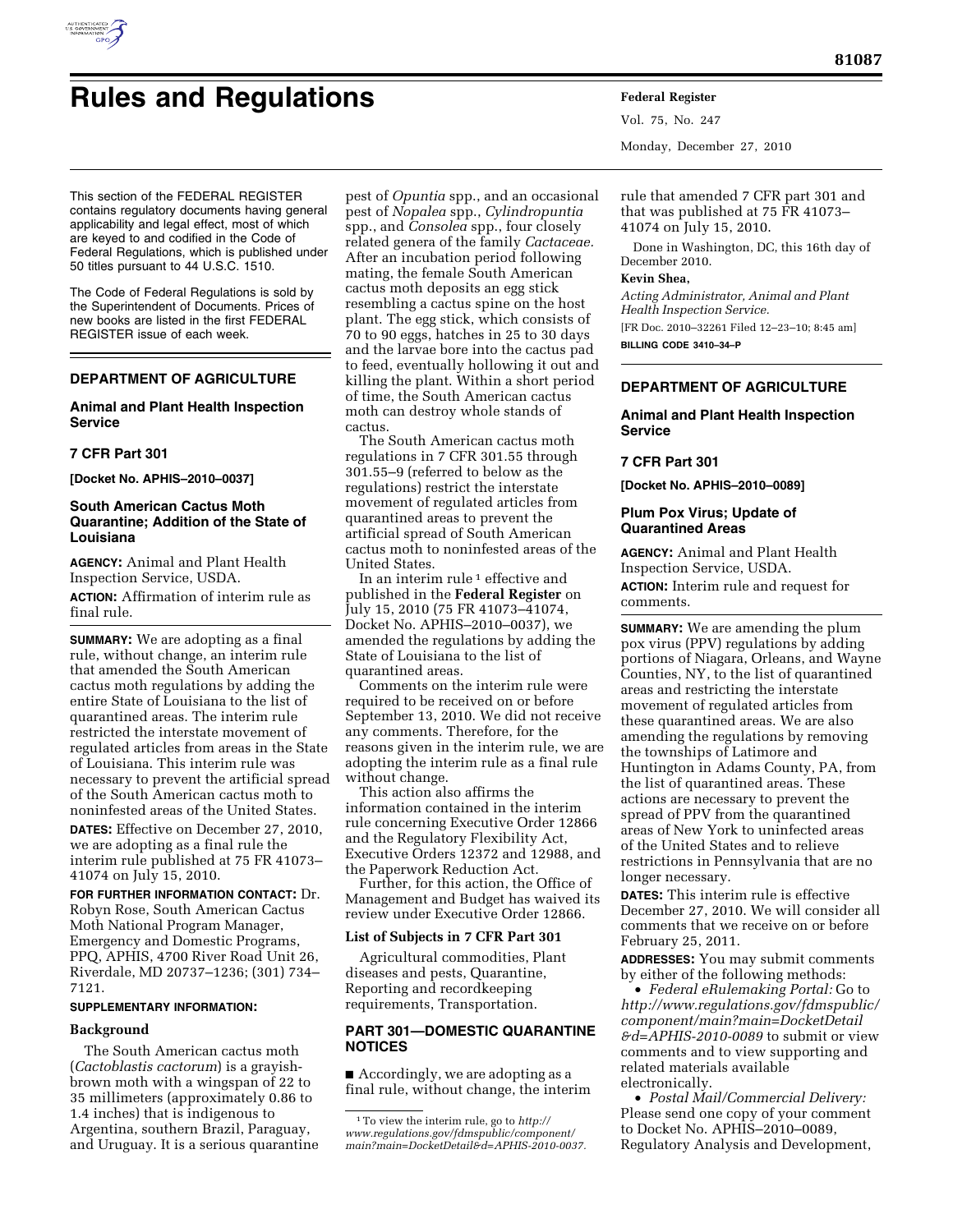PPD, APHIS, Station 3A–03.8, 4700 River Road Unit 118, Riverdale, MD 20737–1238. Please state that your comment refers to Docket No. APHIS– 2010–0089.

*Reading Room:* You may read any comments that we receive on this docket in our reading room. The reading room is located in room 1141 of the USDA South Building, 14th Street and Independence Avenue, SW., Washington, DC. Normal reading room hours are 8 a.m. to 4:30 p.m., Monday through Friday, except holidays. To be sure someone is there to help you, please call (202) 690–2817 before coming.

*Other Information:* Additional information about APHIS and its programs is available on the Internet at *[http://www.aphis.usda.gov.](http://www.aphis.usda.gov)* 

**FOR FURTHER INFORMATION CONTACT:** Dr. S. Anwar Rizvi, Senior Plant Pathologist/National Program Manager, Plant Pathogen and Weed Programs, EDP, PPQ, APHIS, 4700 River Road Unit 160, Riverdale, MD 20737; (301) 734– 4313.

#### **SUPPLEMENTARY INFORMATION:**

#### **Background**

The plum pox virus (PPV) is an extremely serious viral disease of plants that can affect many *Prunus* (stone fruit) species, including plum, peach, apricot, almond, nectarine, and sweet and tart cherry. Infection eventually results in severely reduced fruit production, and the fruit that is produced is often misshapen and blemished. PPV is transmitted under natural conditions by several species of aphids. The longdistance spread of PPV occurs by budding and grafting with infected plant material and through movement of farm tools, equipment, and infected budwood, nursery stock, and other plant parts.

The regulations in Subpart—Plum Pox (7 CFR 301.74 through 301.74–5), referred to below as the regulations, quarantine areas of the United States where PPV has been detected and restrict the interstate movement of regulated articles from quarantined areas to prevent the spread of PPV into uninfected areas of the United States.

Surveys funded by the Animal and Plant Health Inspection Service (APHIS) and conducted by inspectors of the New York State Department of Agriculture and Markets have resulted in the detection of PPV in the State of New York. Officials in New York have quarantined the infected areas to prevent the spread of PPV to uninfected areas. By establishing these quarantined areas, the State of New York has

restricted the intrastate movement of regulated articles from the quarantined areas. However, Federal regulations are necessary to restrict the interstate movement of regulated articles from the quarantined areas within New York to prevent the spread of PPV to other States.

The regulations in § 301.74–3(a) provide that the Administrator of APHIS will list as a quarantined area any State, or any portion of a State, where PPV has been detected through inspection and laboratory testing, where the Administrator has reason to believe that PPV is present, or that the Administrator considers necessary to quarantine because of its inseparability for quarantine enforcement purposes from localities where PPV has been detected.

Less than an entire State will be designated as a quarantined area only under certain conditions. Such a designation may be made if the Administrator determines that: (1) The State has adopted and is enforcing restrictions on the intrastate movement of regulated articles that are substantially the same as those imposed by the regulations on the interstate movement of regulated articles and (2) the designation of less than an entire State as a quarantined area will prevent the interstate spread of PPV.

In accordance with these criteria and the recent PPV findings described above, we are amending § 301.74–3(c) to add portions of Niagara, Orleans, and Wayne Counties, NY, to the list of quarantined areas. Descriptions of these quarantined areas are set forth in the regulatory text below.

Additionally, we are removing the townships of Latimore and Huntington in Adams County, PA, from the list of quarantined areas in § 301.74–3(c). The townships were removed from quarantine on October 29, 2009, based on 3 years of negative survey results and the subsequent determination by the Administrator that PPV no longer exists in Pennsylvania.

#### **Emergency Action**

This rulemaking is necessary on an emergency basis to help prevent the spread of PPV to uninfected areas of the United States. Under these circumstances, the Administrator has determined that prior notice and opportunity for public comment are contrary to the public interest and that there is good cause under 5 U.S.C. 553 for making this rule effective less than 30 days after publication in the **Federal Register**.

We will consider comments we receive during the comment period for

this interim rule (*see* **DATES** above). After the comment period closes, we will publish another document in the **Federal Register.** The document will include a discussion of any comments we receive and any amendments we are making to the rule.

## **Executive Order 12866 and Regulatory Flexibility Act**

This interim rule is subject to Executive Order 12866. However, for this action, the Office of Management and Budget has waived its review under Executive Order 12866.

In accordance with the Regulatory Flexibility Act, we have analyzed the potential economic effects of this action on small entities. The analysis is summarized below. The full analysis may be viewed on the Regulations.gov Web site (*see* **ADDRESSES** above for instructions for accessing Regulations.gov) or obtained from the person listed under **FOR FURTHER INFORMATION CONTACT.** 

For producers in New York, the intent of the quarantine is to prevent the spread of PPV and to protect the rest of the stone fruit industry. The benefits of the quarantine, derived from preventing the spread of plum pox to other stone fruit producing regions, are expected to outweigh the costs. Producers in the quarantined area will bear the cost of having a limited marketing area for host material. Since the fruit itself is not a vector of the disease, the quarantine imposes no restrictions on the movement of fruit out of the quarantined area. Therefore, the growers in the quarantined area are able to sell and move their fruit production without restriction. The quarantine does restrict the movement of budwood and root stock. However, stone fruit growers move trivial quantities of plant material for commercial purposes. Because by far the vast majority of income of growers in this area is from fruit production, the restrictions placed on growers in the quarantined area should have little impact.

Producers in Adams County, PA, where the quarantine is being lifted, will benefit from the ability to move host material to areas outside the quarantined area. This action will impose no costs on producers in Pennsylvania while providing benefits in the form of increased ability to market goods that were previously restricted.

Under these circumstances, the Administrator of the Animal and Plant Health Inspection Service has determined that this action will not have a significant economic impact on a substantial number of small entities.